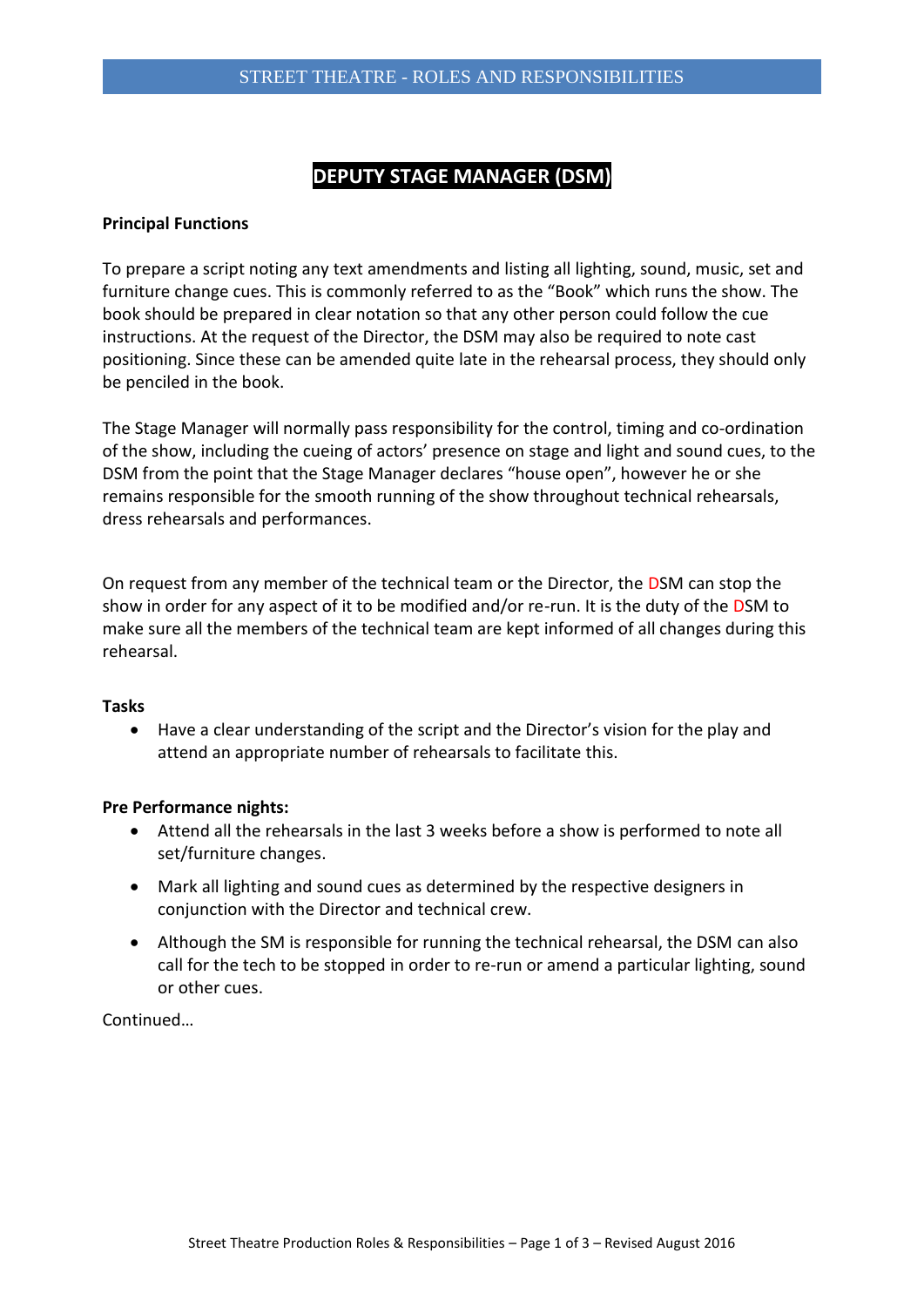## **Performance nights (including the dress rehearsal):**

 Deliver appropriate calls to the cast and crew pre curtain-up. Note that some of these calls are made 5 minutes earlier than the name of the call suggests to give all those involved in the show an opportunity to reach their opening positions in good time.

So, assuming that curtain up is planned for 7.30pm, the names and timing of calls would be as follows:

| <b>Time</b>                                     | <b>Event</b>                                                                                      | Call [Repeat each call twice.] |
|-------------------------------------------------|---------------------------------------------------------------------------------------------------|--------------------------------|
| 6.55pm                                          | 35 minutes to curtain up.                                                                         | This is your 30 minute call.   |
| $7.00pm$ (or<br>whenever<br>the house<br>opens) | The auditorium opens to audience<br>members.                                                      | The house is open.             |
| 7.05pm                                          | 25 minutes to curtain up.                                                                         | This is your 20 minute call.   |
| 7.15pm                                          | 15 minutes to curtain up.                                                                         | This is your 10 minute call.   |
| 7.25pm                                          | <b>Actors appearing during the first</b><br>few pages of Act 1 go to their<br>starting positions. | <b>Beginners to stage.</b>     |
| 7.30pm                                          | Curtain up.                                                                                       | [No call.]                     |

- Liaise with front of house personnel to open the auditorium.
- Start the show when the house is closed.
- Check all the necessary cast are present on stage and when clearance from the SM and front of house are given, instruct for the opening sequence of light/sound cues (including curtain opening where appropriate) to commence the show.
- Use the backstage communications system to pre-call all lighting, sound, fly floor and any other cues according in advance, as agreed with the various technicians, for example:
	- o For lighting cues: "Stand by LX10."
	- o For Sound cues: "Stand by sound 15."

The usual response from the lighting and sound technicians in these instances would be "Standing by." This is essential for the smooth running of the show.